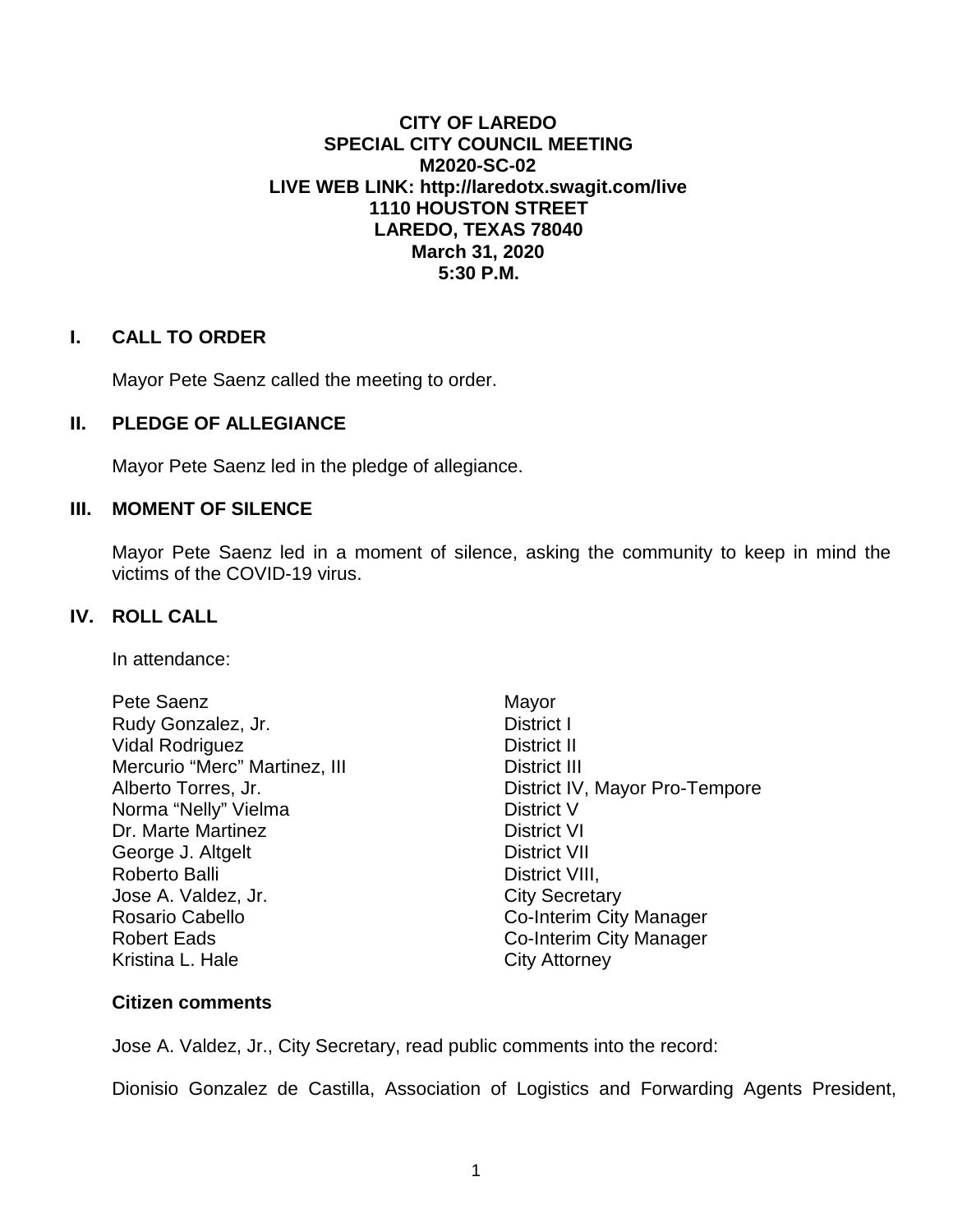noted that due to President Trump's extension of the Social Distancing Act through April 30, 2020, his industry is concerned about the City and County measures that can be taken regarding the following topics: the unemployment plan to help any laid-off citizens; plans for helping laid-off citizens with their utility bills, water plans, or taxes; and incentive plan to help citizens with mortgage payments, gas, utilities, etc.

Robert Eads, City Manager, confirmed that staff are assessing the magnitude of the COVID-19 impact on the local economy. Bridge revenues and sales are also greatly impacting the community right now; City officials are working with the private sector and other agencies for a game plan to address the questions posed by Mr. Gonzalez de Castilla. He could not provide any feedback on how the City would assist businesses past City entities at this point, but there is a dedicated team focusing on the recovery of the business community as a whole. He could not confirm any specific details but noted that staff will have information in the future; currently, the priority is to secure the City's own ability to provide essential services and protect their workforce.

Dr. Martinez noted that he is a small business owner as well and reminded the public to utilize federal and state assistance, though they have not yet trickled down to the local community. A lot of these monies are applied if the businesses keep their employees and pay them rather than laying them off.

Omar Gonzalez Longoria, Association of Logistics and Forwarding Agents Vice-President, asked if, due to the curfew applied by the City ordinance and taking into consideration that the World Trade Bridge is open after 10:00 p.m., if employees and drivers in the forwarding and transportation are allowed on the streets after curfew when they are still conducting their business. He also asked if the City could approach Customs and Border Protection to clarify if there is any document for employees of the forwarding and transportation industry to enter the United States to perform essential operations for trade and transportation.

Mr. Eads reminded the public that at this time the curfew only applies to juveniles aged 17 and under from 10:00 p.m. and 5:00 a.m. Local CBP offices can provide guidance on Mr. Longoria's question to documentation of essential operations.

Hector Llanas of the Laredo beauty industry asked what the City is doing to help small business owners, especially the Laredo beauty industry which is being directly affected by the emergency ordinance. He asked if it is possible to pass an ordinance to help them not pay their rent at their business location or allow them to work at a limited capacity or with the stylists and clients all wearing masks.

Kristina L. Hale, City Attorney, reminded Council that, in light of the recent executive order passed by the Governor of Texas prohibiting the operation of these businesses until April 30, Mr. Llanas's request to allow these businesses to practice is not something that Council can authorize. Tax breaks or breaks on their rental space could be a Council matter, but only if Council is waiving eviction processes. Mayor Saenz shared his sympathy and empathy with the business community during these uncertain times, noting that no business is considered "non-essential" in the eyes of Council, but this action is required at this time.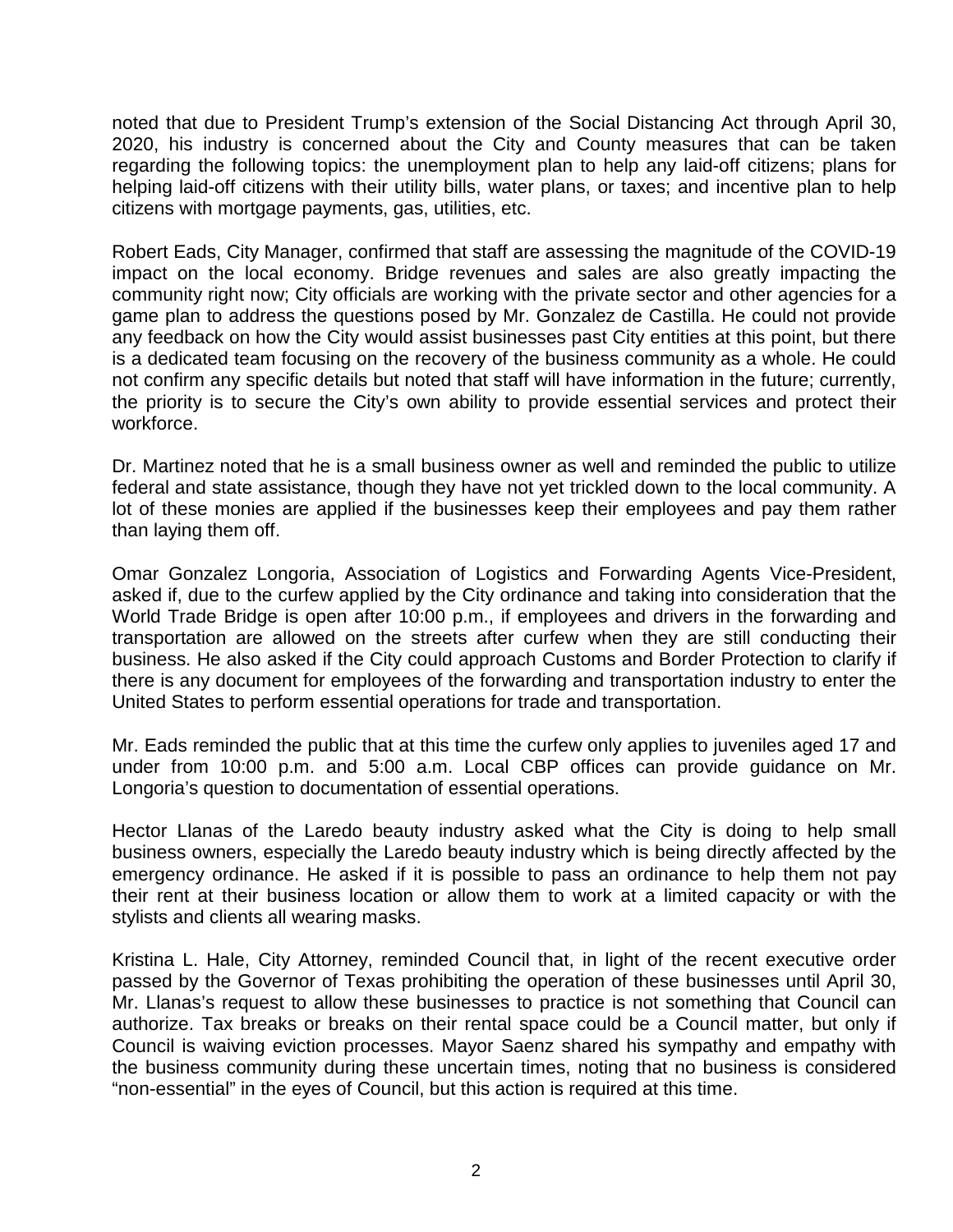After a brief recess to address some technical difficulties, Mr. Valdez read a public comment from Joan Kim asking Council to delay and cancel interest and late payments on unpaid 2019 property taxes lawsuits and allow taxpayers the ability to make contract payment plan for both homestead and commercial accounts.

# **V. GENERAL COUNCIL DISCUSSIONS AND PRESENTATIONS**

# **Request by Mayor Pro-Tempore Alberto Torres, Jr.**

1. Discussion with possible action on amending the Emergency Ordinance that was passed by City Council on March 16, 2020, and extending the Declaration of Public Health Emergency and Order to Stay at Home Work Safe that was signed by the Mayor on March 27, 2020 in light of the growing number of COVID-19 cases, and any other matters incident thereto. (Co-Sponsored by Council Member Robert Balli, Council Member Dr. Marte A. Martinez, and Council Member Vidal Rodriguez)

Robert Eads, City Manager, asked Council to amend the emergency ordinance, declaration of public health emergency, and order to stay at home work safe through April 30, 2020 to match the State of Texas order and to allow management to follow a state of disaster declaration so that the City can ask for state support.

Kristina L. Hale, City Attorney, clarified that an additional ordinance is not necessary for an extension unless Council wished to pass any additional action regarding regulations or restrictions. Although Council can add more restrictions, they cannot prohibit those businesses or services that the Governor of Texas has already declared to be essential.

Dr. Marte Martinez noted that there has been an incremental increase in confirmed COVID-19 cases, but it has not been exponential. He asked if this means that the City's preventative measures are working or if more restrictions are needed. He voiced his concern about the speed of transmission of this virus and its ability to claim human lives. Dr. Hector Gonzalez, Health Director, explained that he and Dr. Victor Treviño agree with the medical community that the preventative measures against local transmission are working. The majority of the public are staying at home, parks are closed, and extra effort is being made to keep people off the streets in the evenings or over the weekends. He reminded Council that most of the positive cases are clusters among extended family members. Dr. Martinez reiterated that this clustering is important to show the public that, over the course of two weeks, a patient that is relatively healthy progressed from slightly feverish with cold symptoms to being intubated and deceased due to this virus. When officials tell the public to shelter-in-place and stay home unless they absolutely have to, it is because of the rapid progress that this virus naturally takes. Staying home is not a mere recommendation, it is necessary in order to save lives. He urged Council to do their part to talk to their constituents about the importance of staying home. People are listening, but not taking the matter of sheltering-in-place seriously enough. He has observed people making daily trips to the grocery store or taking their cars to the car wash. It is the upmost importance to stay home unless you absolutely have to go out.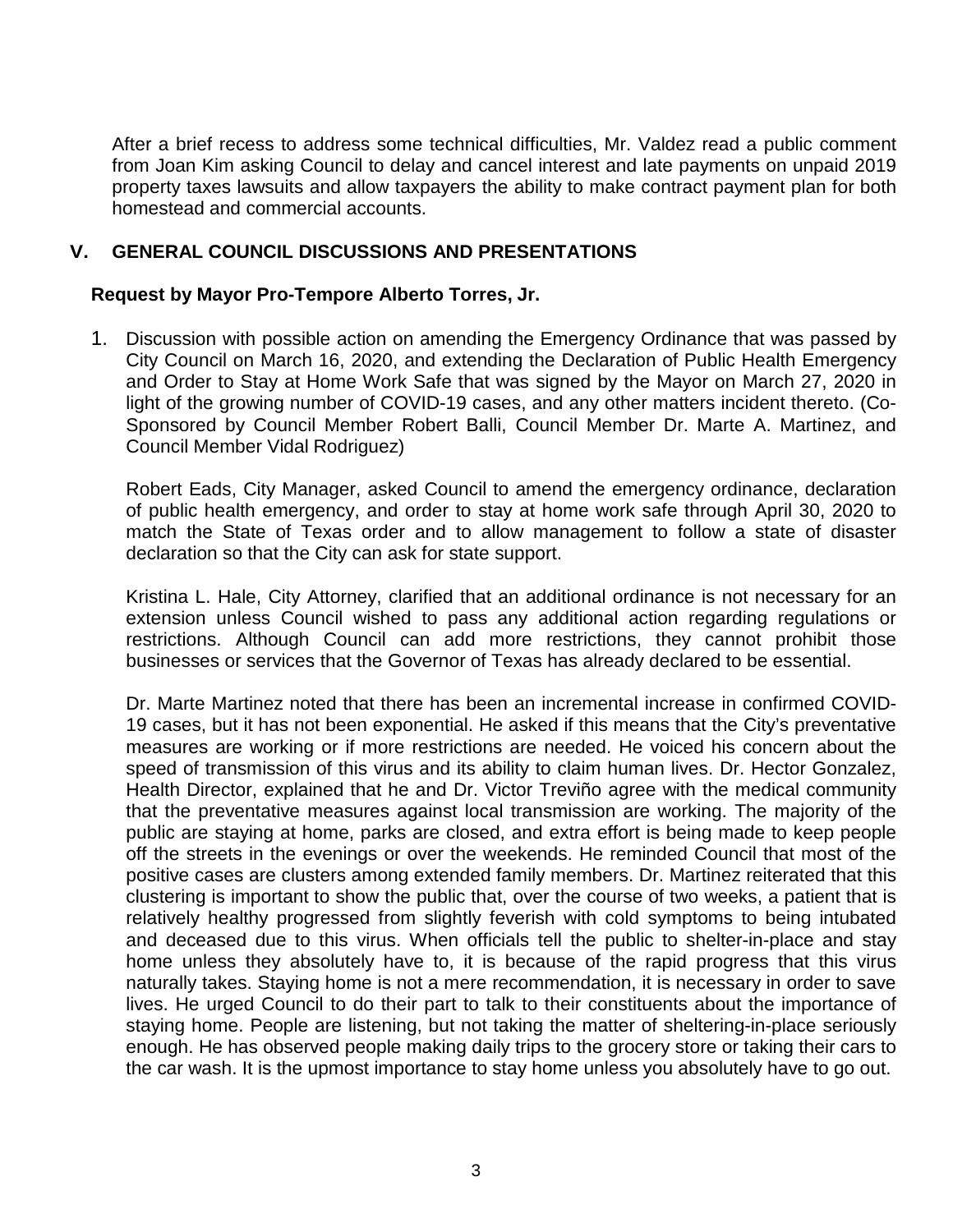Dr. Gonzalez agreed with Dr. Martinez's arguments, noting that the medical community is just as emphatic about staying home as much as possible. Not only is the virus clustering, but most of the positive cases start with mild symptoms that worsen around the seven- to ten-day mark. Most of the patients with respiratory symptoms recovered well, but the ones that did not required hospitalization. Three have been discharged, which is great news, but all 11 requiring hospitalization had respiratory problems around seven or ten days after contracting the virus. He noted that one particular family cluster was because those family members continued to have several family events with each other even though they do not all share the same home. The community has to prioritize social distancing and staying at home.

Dr. Victor Treviño stated that the measures in place are appropriate and will work if the community takes them seriously. He recommended extending the order to match the Governor's declaration of emergency. Cm. Vielma initiated a motion to this effect.

Cm. Altgelt voiced his understanding that the local curfew is only applied to juveniles aged 17 or younger. He proposed an amendment that the curfew be expanded to include all citizens in Laredo with exceptions for emergency or essential reasons, adding his opinion that there is no reason for anyone to be out of their home for any reason other than emergency medical reasons. The order lacks meaningful enforcement, and if everyone is subjected to the curfew, then being out of the house at all past curfew provides reasonable suspicion.

Cm. Vielma asked that Council take one issue at a time and declined Cm. Altgelt's amendment, asking him to bring the matter up after the vote for the order extension.

Motion to amend the Order to Stay at Home Work Safe and extend it until April 30, 2020.

Moved: Cm. Vielma Second: Cm. Gonzalez For: 8 Against: 0 Abstain: 0

Cm. Altgelt initiated a motion to extend the curfew restriction to all residents in the community from 10:00 p.m. to 5:00 a.m. except for emergency and/or essential errands as defined by the Governor of the State of Texas. MPT Torres seconded the motion but asked that the motion provide for a letter that an individual could carry from their employer showing that the individual is out of the house past curfew on essential business or for an essential service, such as a nurse or doctor to display to law enforcement. He noted that he will only support this motion if there is some way for curfew breakers on legitimate business to prove their exception. Cm. Altgelt accepted the amendment.

Cm. Vielma noted that the City has some small businesses have employee identification and that employee IDs be included in that letter, which Cm. Altgelt accepted as an amendment. Mr. Eads asked about someone who has a sick child and needs to go to Stripes for cough syrup at 11:00 p.m., asking if officers could be given discretion to determine if these people who do are out of the house for non-work reasons but still have a valid necessary for being outdoors after curfew. Dr. Martinez assumed that the officers would exhibit that discretion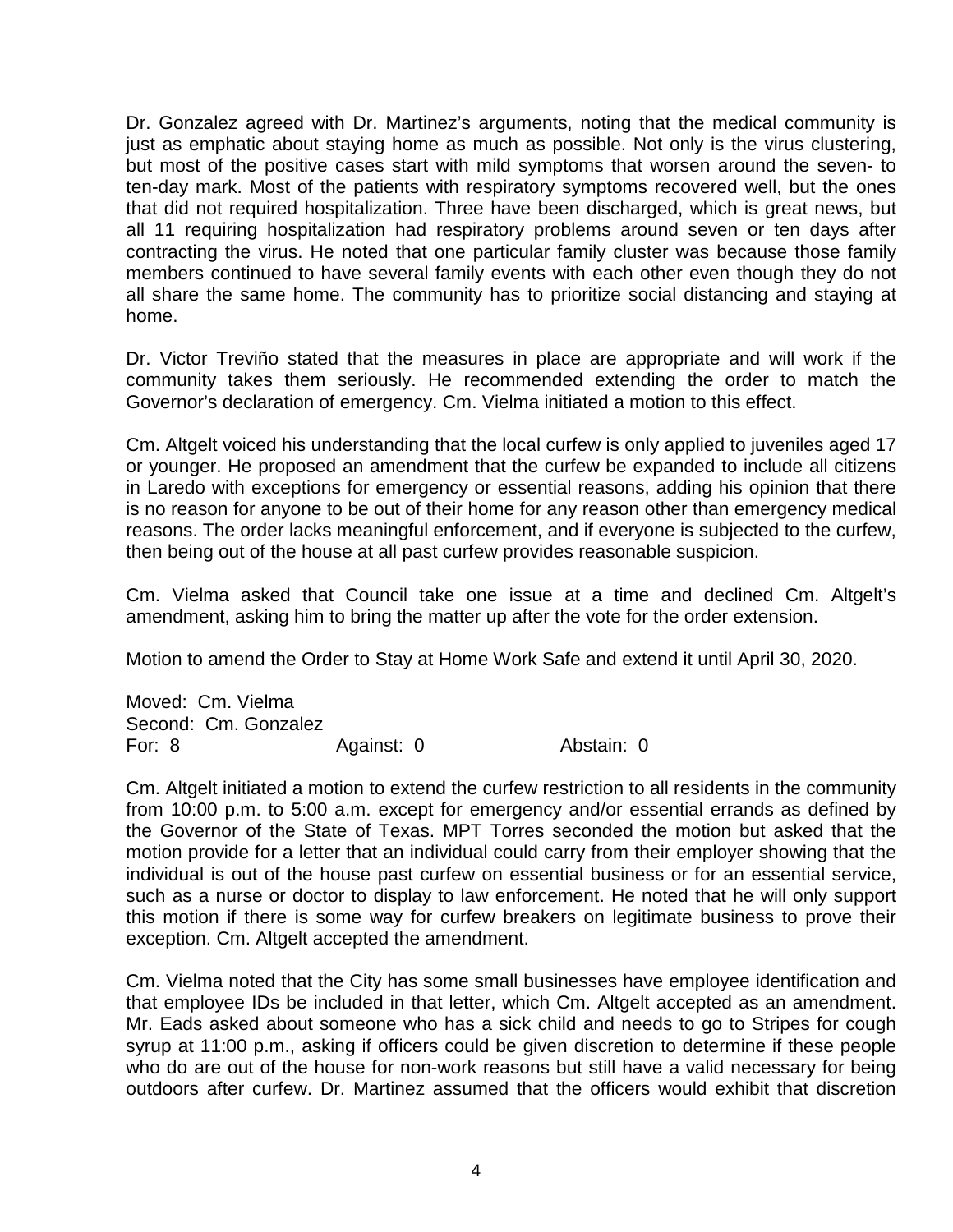already; Mr. Eads countered that Council just amended the motion to require officers to ask for employee IDs and letters. The general public will call the City Manager's Office tomorrow with questions as to these special circumstances, asking for clarification.

Mrs. Hale noted that her office could draft a letter template to assist with furnishing these letters. Cm. Altgelt added that some cities will post a link where employers can download the letter template and edit it for their employees. However, the situation ultimately comes down to officer discretion; it is up to law enforcement to ask the tough questions and determine if someone is out past curfew for a legitimate reason or not.

Dr. Martinez conceded that it may seem very innocent to get together with family and friends right now to the general public, and these discussions may seem extreme; however, he assured the public that they are necessary and that orders must be enforced. He voiced his full support of this proposed measure. Claudio Treviño, Police Chief, confirmed that officers are seriously enforcing the current orders and taking the matter seriously. Whatever Council directive is given at this meeting will be passed along to officers for implementation. He voiced his appreciation and support from management and Council.

Mayor Saenz voiced his understanding that Police officers will have discretion to best enforce these changes to the order. He clarified that the curfew hours remain from 10:00 p.m. to 5:00 a.m. To the question of when this motion would go into effect, Cm. Altgelt suggested that it go into effect immediately. Mayor Saenz countered that the City needs at least 24 hours to get the word out so that the public is adequately informed.

Cm. Altgelt added that he has seen images of City staff members sitting together on a sofa in violation of the social distancing requirements without face masks. He asked staff to ensure that the recommended or required protocols are being followed by all employees. He agreed to giving the proposed changes a grace period so that officials are better able to enforce them and amended the motion to that effect.

Cm. Rodriguez asked how much fines will be for these violations; Mayor Saenz suggested no more than \$1,000 but that these violations still carry the potential for arrests. Mrs. Hale confirmed that the current citation schedule is up to \$1,000 and arrests up to six months as these violations are Class D misdemeanors.

Motion to extend the curfew restriction to all residents in the community from 10:00 p.m. to 5:00 a.m. except for emergency and/or essential errands as defined by the Governor of the State of Texas and allow for curfew breakers to furnish a letter prepared by their employer showing their exception to the curfew requirements while they work on official business for an essential service and that the employees present their employee ID cards if they have one, and also giving police officers discretion to determine whether individuals are out of the house past curfew for legitimate or emergency/essential reasons and to direct staff to put these directives into effect at 12:01 a.m. Thursday, April 2, 2020, as amended.

Moved: Cm. Altgelt Second: MPT Torres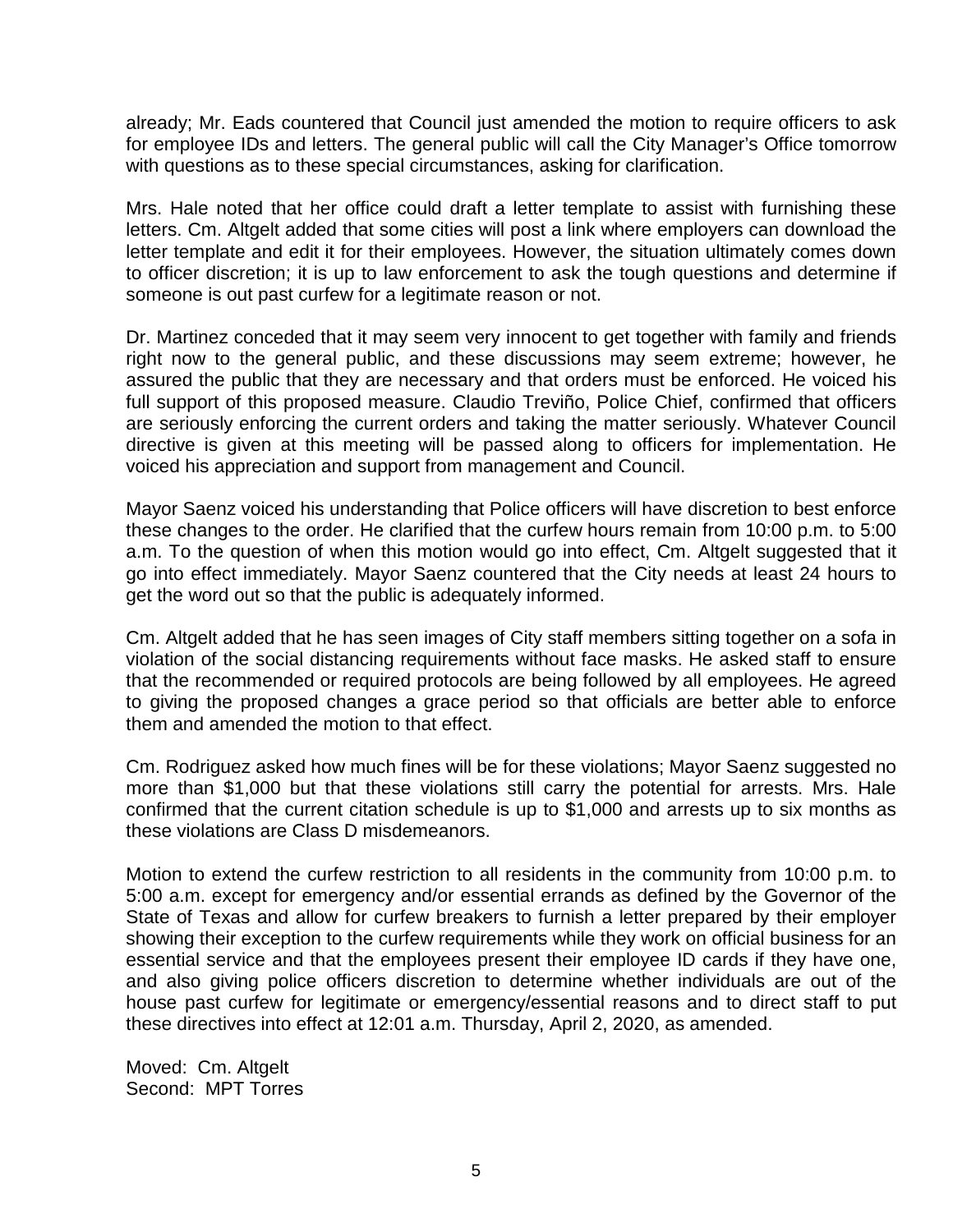For: 8 Against: 0 Abstain: 0

Mrs. Hale confirmed that the City Attorney's Office will include a web link to download the letter template.

MPT Torres initiated a motion to cancel all delinquent City tax sales and auctions for the months of April and May, 2020. This will go in line with Council's suspension of evictions since now is an unsafe time to remove people from their homes.

Motion to cancel all delinquent City tax sales and auctions for the months of April and May, 2020.

Moved: MPT Torres Second: Cm. Gonzalez For: 8 Against: 0 Abstain: 0

Cm. Vielma initiated a motion to require employees of restaurants and those handling money to wear face masks or face coverings and gloves. To the comment that this is already a requirement, Cm. Altgelt relayed reports that this is not being followed or enforced, seconding the motion to underscore the mandate. He offered an amendment to require everyone leaving their home to wear a face mask or covering when they are out running essential errands. This is currently being done in City Council meetings.

Mayor Saenz asked that Council handle issues one at a time and focus on Cm. Vielma's motion for restaurant employees at this time. Cm. Altgelt countered that his amendment is simple but conceded.

MPT Torres stated that Cm. Vielma's motion is already included in the order, but the current order states, "as available" due to the nationwide shortage of face masks. If businesses do not have masks and cannot access them, they are washing their hands more often. He suggested that Council reiterate "as available" so as not to punish businesses who are unable to access face masks.

Dr. Gonzalez confirmed that the order's qualifier "as available" is standard, and if a business does have masks or gloves, they likely do not have enough to change them between each handling or transaction. In this case, they can reuse gloves or masks but have to sanitize them between each transaction. This needs to relayed to the businesses or employers along with the directive to at least wash their hands between each transaction. Officers are checking businesses to ensure that they are complying with the social distancing requirements and other measures. He reiterated that there are shortages of gloves, and most restaurants do not have enough to switch gloves throughout the day. However, they can sanitize their gloves with hand sanitizer or alcohol prep with a cup of bleach in a gallon of water.

Mayor Saenz voiced his opinion that based on the discussion, the motion is not needed at this time. Cm. Altgelt countered that there is a need for the motion because now Council is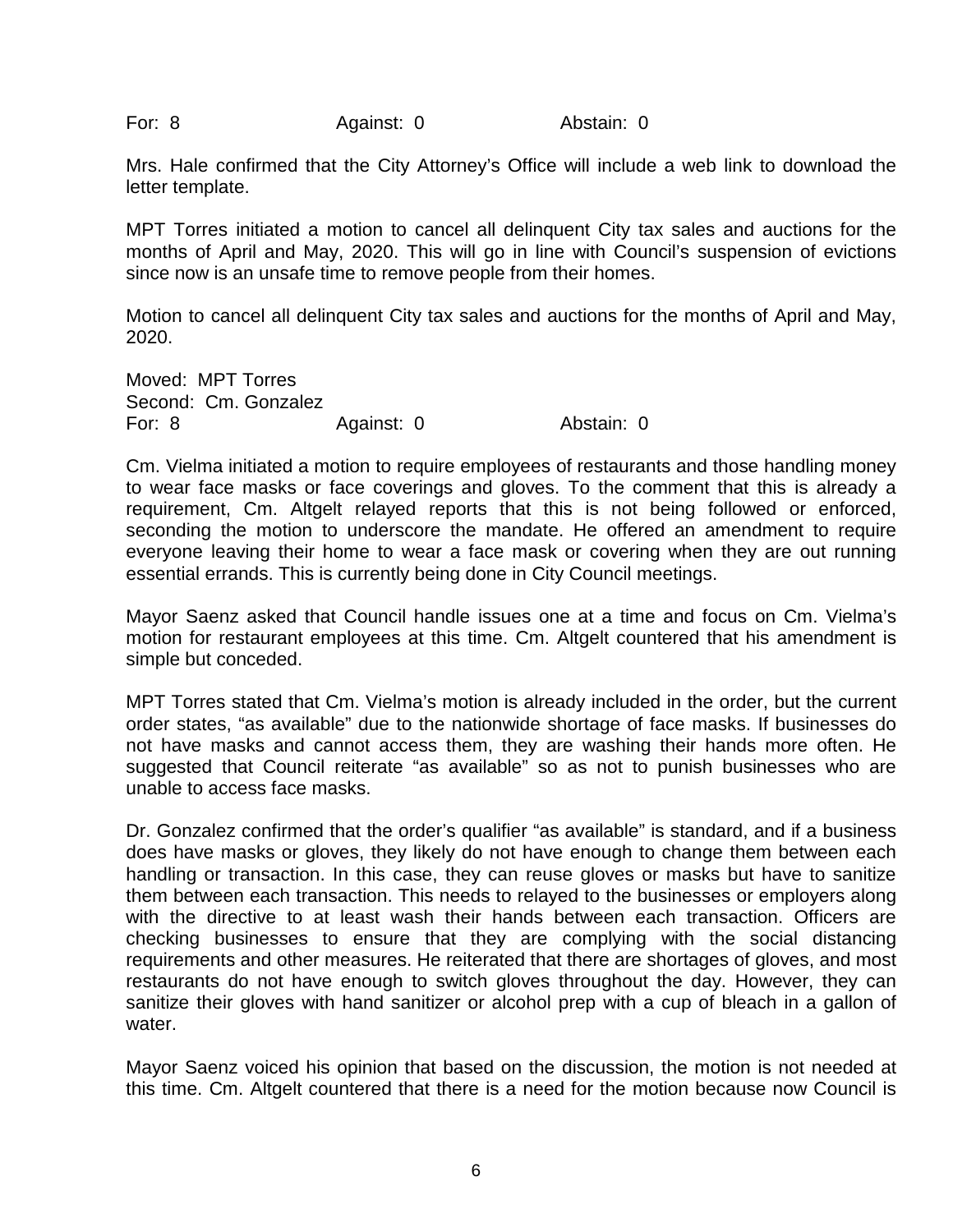mandating that people keep their faces covered and wash their hands or sanitize gloves at repeated intervals, which is the best practice and should be mandated at this time. Cm. Vielma amended her motion to allow for face coverings if face masks are not available.

Dr. Martinez reminded Council and the public that the use of face masks is not necessarily to keep oneself from contracting the virus but for protecting another person if one is an asymptomatic carrier. Masks protect others, not yourself; they are a means of self-sacrifice, not self-preservation.

Cm. Rodriguez asked how many restaurants have been inspected to ensure that they are complying with the Mayoral order and keeping their sanitation standards up to par during the COVID-19 situation. Dr. Gonzalez confirmed that all 1,600 restaurants are inspected monthly, even during the pandemic. Staff continues to inspect them, including mobile vendors. Chief Treviño reported that the Police Department visited over 1,700 businesses since March 18, including restaurants and convenience stores selling food. The Department responded to over 646 complaints regarding different issues at these businesses. Enforcement has been very active. He noted that he could work with Dr. Gonzalez to provide more targeted information regarding food handling complaints at a later Council meeting if Council wished.

Motion to require face masks or face coverings and gloves for restaurant employees and those handling money, as amended.

Moved: Cm. Vielma Second: Cm. Altgelt For: 8 Against: 0 Abstain: 0

MPT Torres agreed with Dr. Martinez's arguments for the use of face masks as a community protection, whether it be a medical or homemade mask, a scarf, or a bandana. By requiring people to wear face coverings as suggested by Cm. Altgelt, the City will likely see a decline in the number of transmissions and help flatten the curve. He initiated a motion requiring everyone that leaves their home to keep their mouth and nose covered with a mask, scarf, bandana, handkerchief, or any cloth. Violations of this motion would result in a \$50 fine for each incident. If Council is to pass this motion, then he noted that fabric stores should be deemed an essential business so that people can purchase fabric to make their own face coverings. After the motion received a second, he amended the motion to make this change go into effect at 12:01 a.m. Thursday, April 2, 2020, so that the public has time to be informed and to make the necessary arrangements.

Cm. Altgelt suggested keeping the citation fee structure the same as the other directives so as not to complicate the matter. This will also press upon the public the severity of the situation and to let them know that these directives are not requests but are orders. He requested an amendment to the motion to reflect a fee structure that mirrors the other directives. Mrs. Hale asked for clarification as to whether Council intends to make fabric stores essential or any store that also sells fabric. MPT Torres noted that Hobby Lobby has a fabric section and could be allowed to open.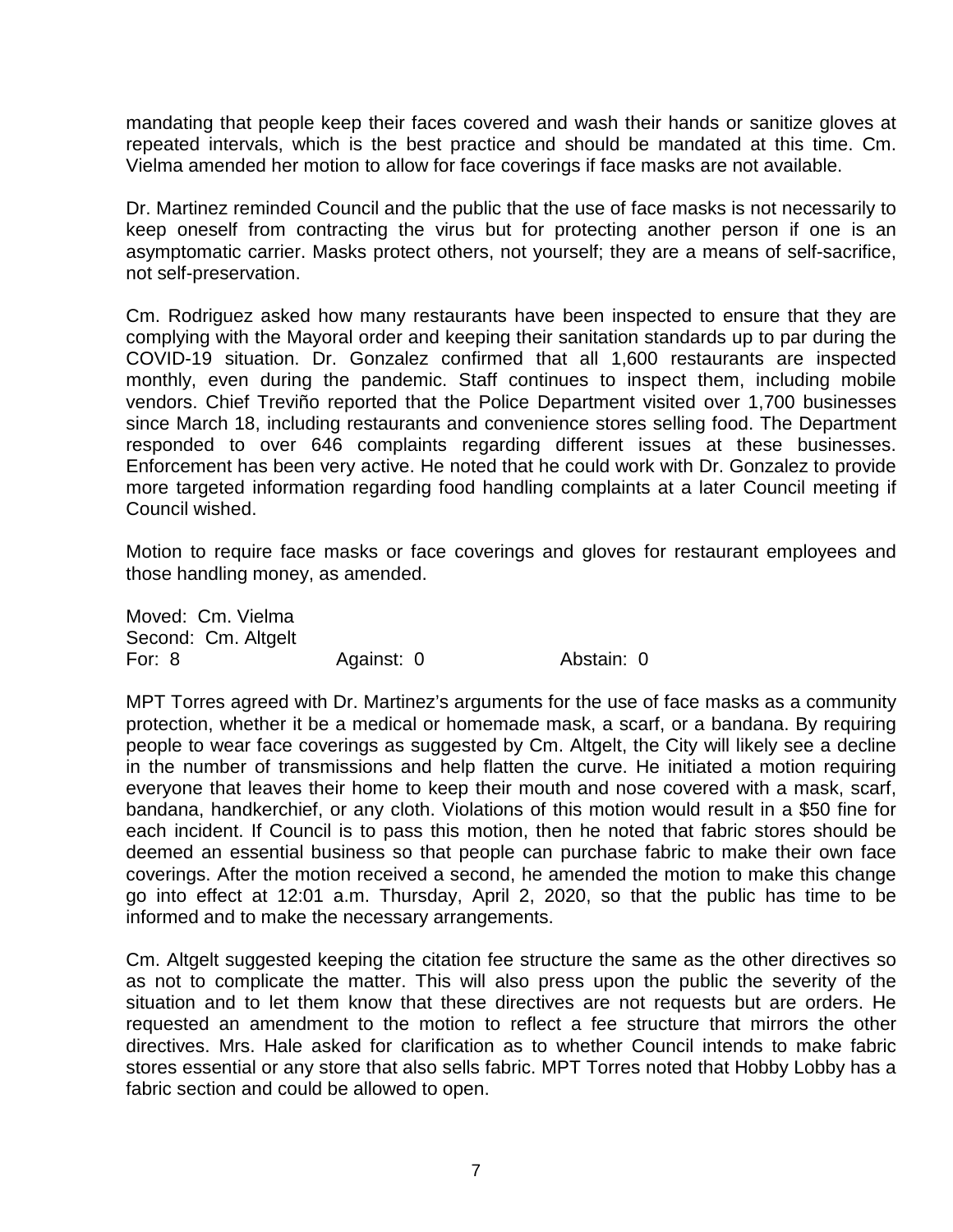Dr. Martinez voiced his opinion that craft or hobby stores that have fabric sections should be incentivized to manufacture masks, not open to the public as that will be counterintuitive to keeping people at home. Mrs. Hale noted that allowing craft or fabric stores to open to the public would violate the Governor's order; they could be allowed to make masks. She suggested that Council either allow craft or hobby stores to *only* sell masks or to only allow solely fabric stores to open if they only sell fabric.

MPT Torres attempted to amended his motion to this effect, but Mr. Eads urged Council to reconsider reopening stores like Hobby Lobby or other craft stores because it defeats the City's mission to encourage people to stay home as much as possible. He agreed with Mrs. Hale's suggestion to narrow the scope of this motion to only allow solely fabric stores to be open. Dr. Gonzalez added that these stores would have to strictly adhere to the social distancing requirements as the City wants people to stay away from commerce and gathering. Mrs. Hale clarified that any store allowed to open must abide by all aspects of the order.

Cm. Gonzalez voiced his understanding of Cm. Altgelt's suggestion to keep the fine schedule the same as the other order directives but voiced his support with MPT Torres's proposal for \$50 fines. If the public continues to disregard the order, then he would agree to increasing the fine amount. Cm. Altgelt countered that if there are no real consequences to not covering one's face, then the Council is not fulfilling its purpose of keeping the community safe. Cm. Gonzalez argued that while \$50 may seem small to Cm. Altgelt, it is a very large amount for a lot of people in the community and will be taken seriously, especially since many community members have extra expenses like hand sanitizers and personal protective equipment (PPE) or losing their jobs or opportunities to work during this time.

Cm. Altgelt noted that it is also very expensive to bury a loved one after the community has not followed safety and prevention precautions. He reiterated his opinion that the fine schedule should be consistent throughout the order. MPT Torres decline his amendment.

Dr. Martinez conceded that \$50 is serious to many people, meaning that a \$1,000 is even more unaffordable. Council is encouraging people to wear masks in order to save lives. Schools and businesses have been shut down in the community because officials have seen how fast this virus is affecting its residents. The whole point of this motion is to get people to use masks when they leave their home so that no one else has to lose a loved one to COVID-19. He urged Council to make a meaningful directive so that everyone *has* to use masks. Mayor Saenz added that the Municipal Court Judge has the discretion to waive or reduce fines if he determines a special circumstance.

Cm. Rodriguez noted that the order is already meaningful as people are being cited for gathering or being out after curfew. He voiced his opposition to the City becoming rich from restricting the people too severely; \$50 is sufficient to show the gravity of the situation. Cm. Altgelt disagreed, noting that emergency operations meetings have raised the question of storage capacity in the City morgue. Since Laredo borders a country who is not taking the issue seriously, he noted that the City needs to take even more precautions as a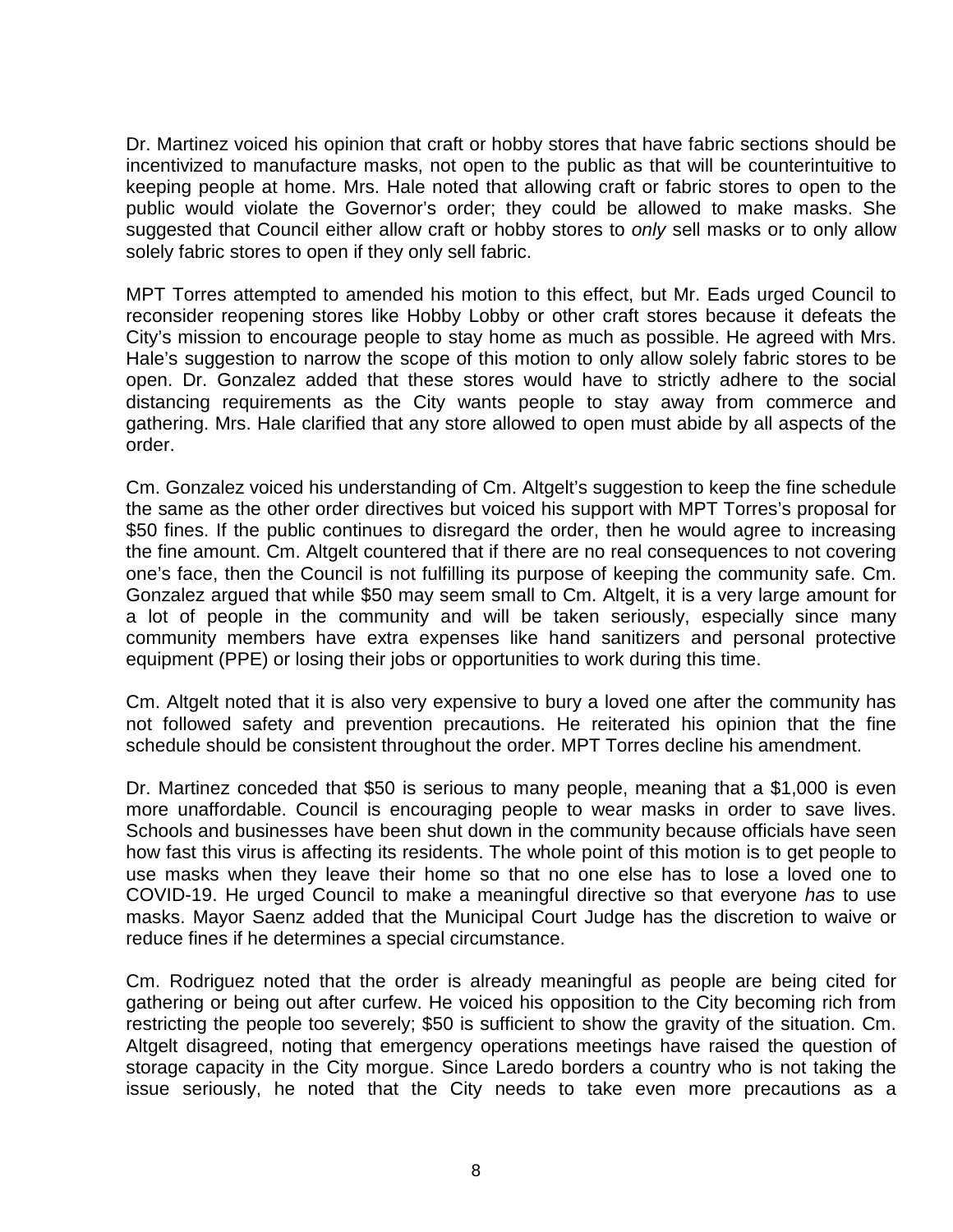countermeasure to safeguard the public. He reminded Council that police officers have discretion to avoid citing someone who is uninformed or financially struggling while urging them to comply in the future. However, others who are arrogantly refusing to comply with the directives need to have the full weight of the law brought down on them for their reckless actions.

Cm. Vielma asked about gloves since the virus can live on an unloving surface for about three days; when one considers this information when thinking about shopping at the grocery store for essential goods, she asked if Council can take action requiring the use of gloves as well. Dr. Gonzalez confirmed that the COVID-19 virus could live up to 72 hours on inanimate objects, but the mode of transmission is through droplets, usually through coughs or sneezes. Therefore, her concerns are valid but not critical at this point. Dr. Treviño agreed, noting that education is key to informing the public on how best to protect themselves and the people around them. He would only recommend that people wear gloves if they sanitize them regularly as if they were sanitizing their hands. Dr. Gonzalez stated that if people are wearing gloves, they will have to change gloves every time they touch anything. A better practice would be to wash their hands, which is why he recommended not requiring the use of gloves.

Mrs. Hale confirmed that if Council leaves the fines consistent, then the Municipal Court Judge could exercise discretion to minimize the fee to \$50. Dr. Martinez reminded Cm. Rodriguez that Council's intention is not to be overly punitive to the citizens of Laredo but to get the severity of the situation across about this virus that can kill.

MPT Torres amended his motion keep the fines consistent with the rest of the order and give the Municipal Court Judge discretion when reconciling those citations.

Motion to require everyone leaving their home to have their mouth and nose covered at all times with a mask, scarf, bandana, handkerchief, or cloth covering and the fine for each violation consistent with the rest of the order, and to further categorize fabric-only stores as an essential business for the sole purpose of selling fabric so that the public may make their own face coverings as long as social distancing and other order directives are followed and to put this directive into effect at 12:01 a.m. Thursday, April 2, 2020, as amended.

Moved: MPT Torres Second: Dr. Marte Martinez For: 8 **Against: 0** Abstain: 0

MPT Torres noted that the food bank has assisted many other families; the Laredo Regional Food Bank has been assisting local families but are running low. The food bank organizer said that they need \$10,000 to provide 1,600 families with meals for the month of April. He initiated a motion to provide the Laredo Regional Food Bank with \$10,000.

Cm. Altgelt suggested that Council also include assistance to the Joseph's Pantry in the same amount given their delivery of food to families and the Laredo Regional Food Bank. MPT Torres declined the amendment, asking that Council take the issues one at a time.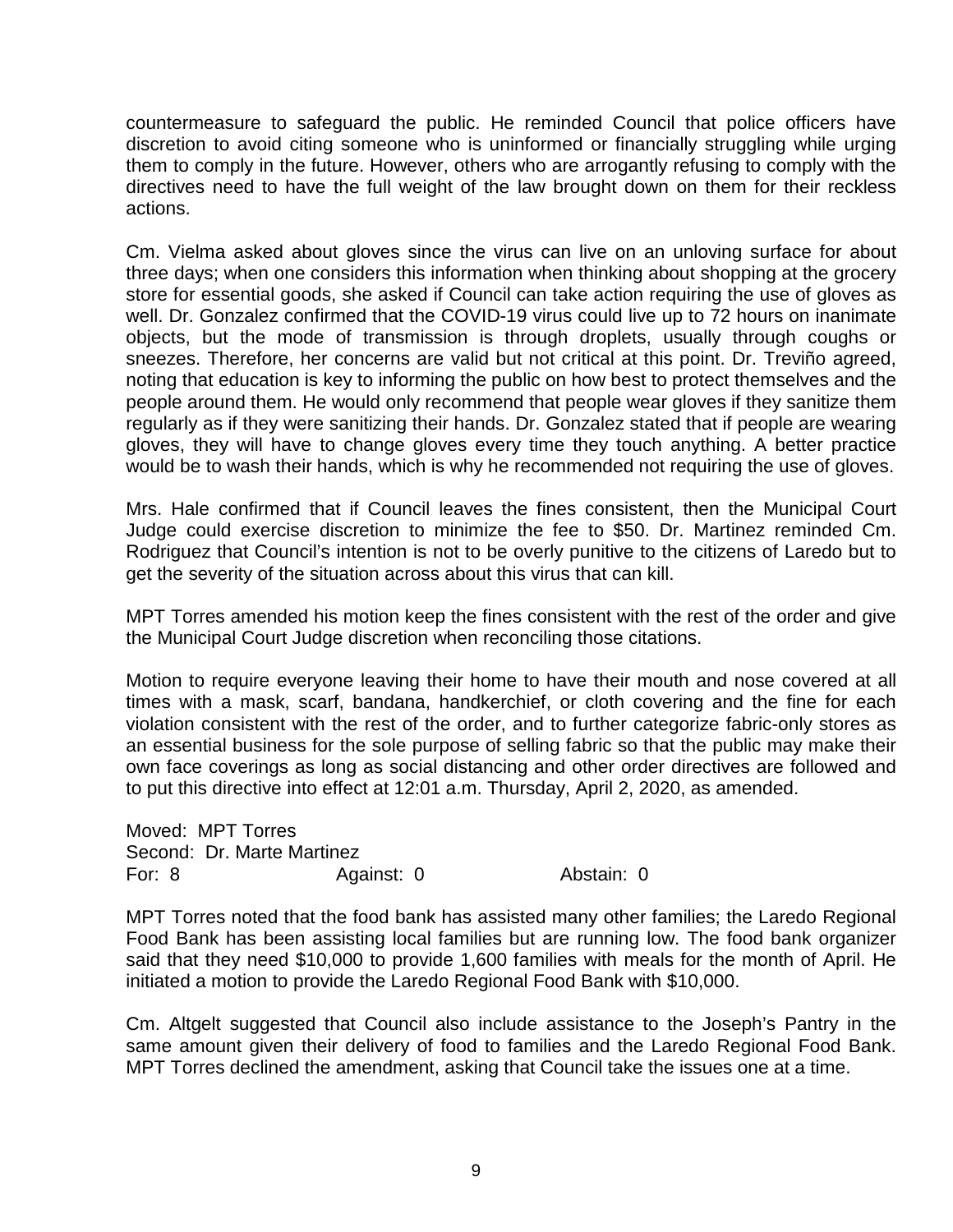Motion to provide the Laredo Regional Food Bank with \$10,000 to continue providing meals to local families during the month of April, 2020.

Moved: MPT Torres Second: Cm. Gonzalez For: 8 **Against: 0** Abstain: 0

Cm. Altgelt initiated a motion to provide the New Mission/Joseph's Pantry with \$10,000 as well. He confirmed that this mission donates food rather than selling it to the public. Cm. Balli clarified that the Joseph's Pantry has a store in one program that sells food given to them from suppliers, but they also have a program where they deliver food to senior citizens for free. Cm. Altgelt clarified the intention of his motion was to give money to the program that donates the food rather than the store program.

Motion to provide the New Mission/Joseph's Pantry of Laredo with \$10,000 so they may continue providing food to the poor and elderly free of charge.

| Moved: Cm. Altgelt |            |            |
|--------------------|------------|------------|
| Second: Cm. Balli  |            |            |
| For: 8             | Against: 0 | Abstain: 0 |

MPT Torres noted that the South Texas Food Bank also helps the community in much larger volumes. They deliver 800,000 pounds of food and have helped 11,316 families. They were the first entity to reach out to the City offering to help the people of Laredo during this time. \$25,000 will get them one trailer of food. He initiated a motion to provide them with \$100,000 for the month of April, which is reimbursable up to 75% by FEMA, meaning that the City could actually end up contributing only \$25,000 out-of-pocket.

Mr. Eads voiced his understanding of the motion but countered that the 75% reimbursement is not guaranteed. He asked Council to consider committing just \$25,000 in case the funds end up not being reimbursed, which will result in a \$75,000 shortfall. There will be other Council meetings where Council can continue to address this.

Cm. Rodriguez and Cm. Vielma suggested that the City earmark any revenues from fines collected from order violations to help offset the costs to the food banks, since food is an essential service that the community needs. MPT Torres emphasized that the City has to support these food banks; if management proposed cuts or cost savings to make this funding happen, then Council should take that action knowing that it was necessary action. Taking this matter on a case-by-case or weekly basis is not sufficient because the need is moving too quickly. He amended his motion to City personnel trace the funds for the support of these food banks and request backup for the purchase of food items so that the City can account for the expenditures.

Dr. Martinez agreed with Mr. Eads regarding the uncertainty of being reimbursed for these expenditures. MPT Torres's solution injects citizen money back into the community. Council's responsibility is to feed its community in a time of crisis. Despite budget constraints, he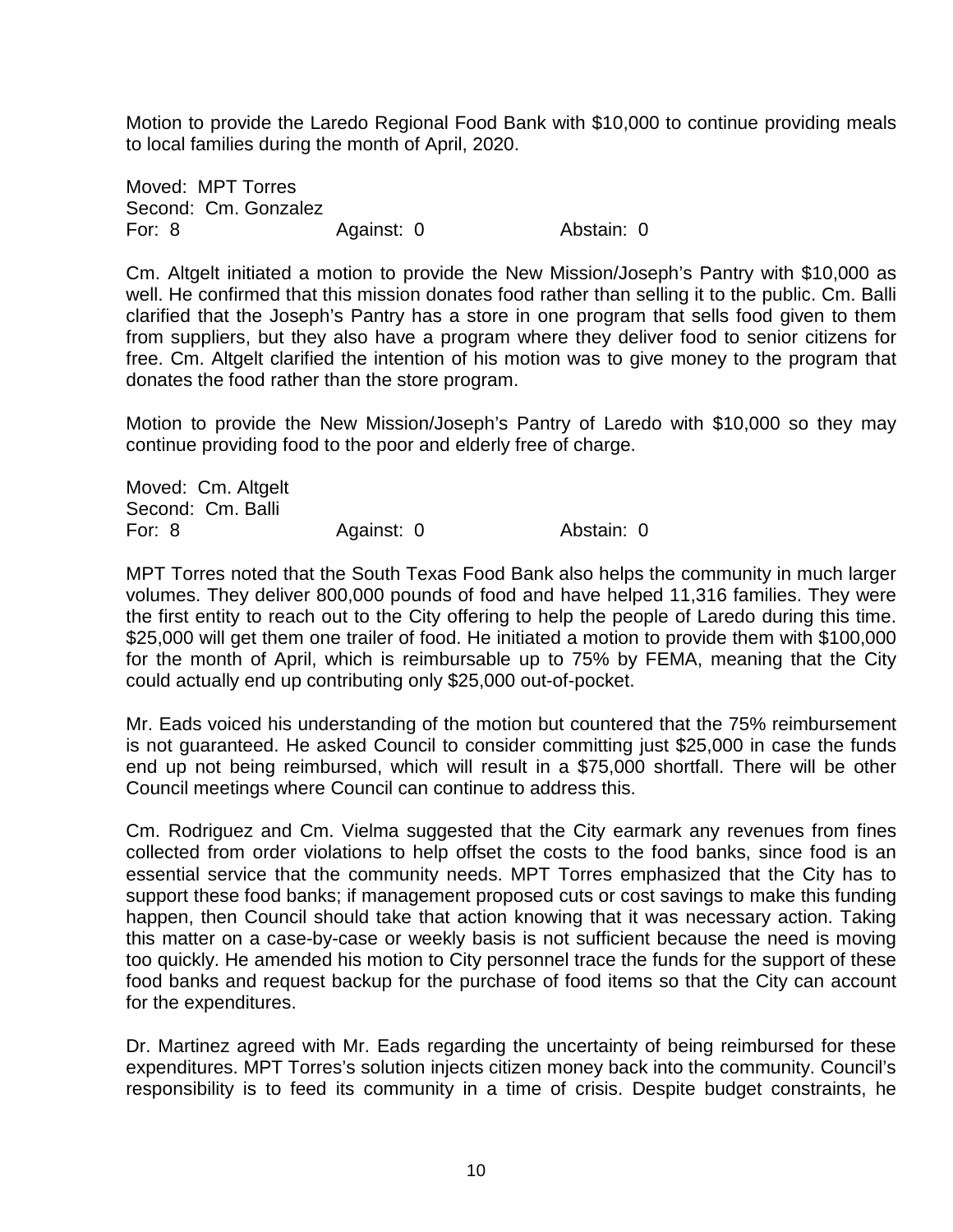voiced his opinion that Council must make these difficult budgetary decisions for the good of the community. Mr. Eads suggested that Council challenge its community partners and the private sector to join the City in this effort, confirming that the City will follow Council directives.

MPT Torres and Dr. Martinez noted that in a short amount of time, they were able to raise a significant amount of money and provide their own donations for community efforts such as this.

Motion to provide the South Texas Food Bank with \$100,000 for the month of April and to direct City personnel to trace the funds for the support of these food banks and request backup documentation and receipts for the purchase of food items so that the City can account for the expenditures, as amended.

Moved: MPT Torres Second: Cm. Vielma For: 8 Against: 0 Abstain: 0

Motion to earmark the revenues collected for COVID-19-related fines for the purchase of emergency supplies.

Moved: Cm. Vielma Second: Cm. Gonzalez For: 8 Against: 0 Abstain: 0

MPT Torres reported receiving phone calls from employees working at essential businesses and practicing the social distancing but are exposed to possible transmission of the virus because they do not have access to masks or gloves and work in groups that might facilitate transmission. If they cannot go to work, then they will lose their jobs; these employees have asked MPT Torres what will happen to them if they lose their jobs. He suggested that the City give these employees the option to take leave without pay if they need to miss work to avoid the risk of virus exposure and that their job be protected and that the business owner be fined personally if they fire an employee who must stay home as a precaution against virus exposure when they do not have gloves or masks.

Mrs. Hale noted that the only businesses that should be open are those that are considered essential to the infrastructure and safety of the United States, and those are expected and have the responsibility to keep regular hours. Therefore, the City would not be able to compel any employees to not go to work except for reasons that are specifically allowed. The Labor Department imposed some specific exceptions like if an employee is sick or has a child at home. Aside from the specified exceptions, these employees are allowed and have a responsibility to go to work if their business is considered essential.

Cm. Torres voiced her agreement to Mrs. Hale, noting that the suggestion is counterintuitive; if essential employees do not go to work, then essential businesses do not have employees. MPT Torres clarified that he had no motion on the floor but was just posing a consideration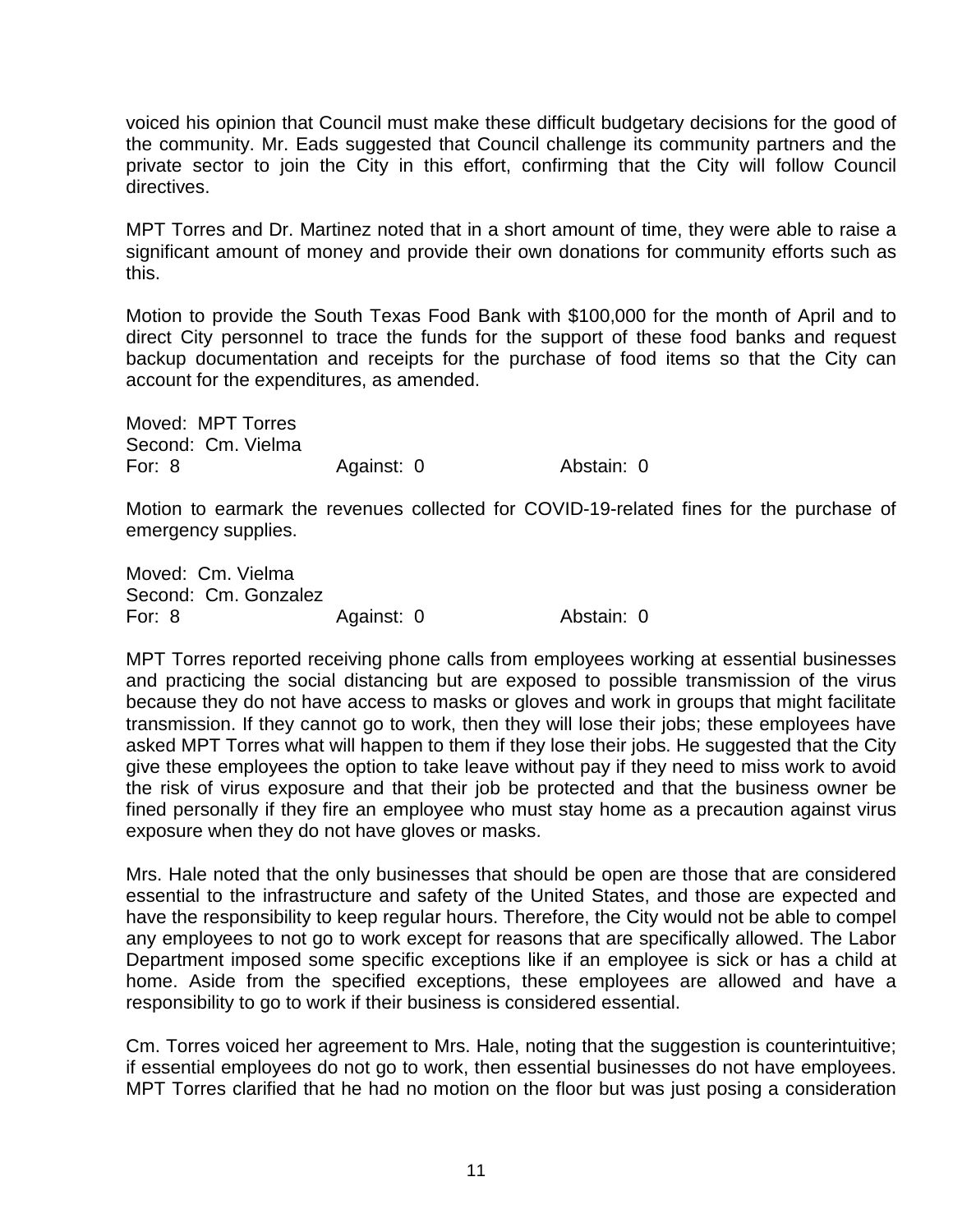given the phone calls that he had received.

Dr. Martinez noted that despite Council's priorities to safeguard the city at all costs, at some point they will need to consider ways to help the community recover economically from this situation.

Cm. Vielma shared a concern that the order prevents people from visiting their family members in other homes. However, she reminded the public that they are able to check in on their family members through phone calls and virtual visits. She asked about whether forcing businesses to close because they are deemed non-essential is a violation of their First Amendment rights. Mrs. Hale explained that the Governor's order and the executive order allows non-essential businesses to operate via online technology, though their physical location must be closed.

Cm. Vielma initiated a motion to make it known that businesses considered non-essential and use technology to continue conducting their business. Mr. Eads reminded Council that this is already in the order; Mrs. Hale explained that it is called minimum operations and includes Cm. Vielma's motion already.

Cm. Rodriguez suggested that Council move forward with this motion just to make it obviously clear to the public.

Motion to amend the order to make it known that businesses considered non-essential can utilize technology to conduct their business though their physical location remains closed.

Moved: Cm. Vielma Second: Cm. Rodriguez For: 8 **Against: 0** Abstain: 0

Dr. Martinez asked if Council can consider forming an economic recovery committee to incentivize the recovery moving forward. Mrs. Hale noted that while Council can discuss this, she discouraged them from taking any action as that would amend the emergency ordinance. Dr. Martinez agreed not to initiate a motion but asked management to bring this item to the next City Council meeting for him to present to Council.

Mr. Eads clarified that staff already has a working committee consisting of the Economic Development Department, Texas Workforce Solutions, MileOne, Laredo Economic Development Corporation, and similar groups. This committee is already working on the issue of economic recovery and will bring a report to Council. Dr. Martinez countered that this committee needs business leaders, not just MileOne and similar groups.

Cm. Altgelt noted that there is a lot of non-essential personnel working from home who call the Health Department and 311 but nobody gets back to them. He asked if it would be a good idea to cross-train these non-essential employees so that they can field calls from home and direct people to the appropriate services or connections.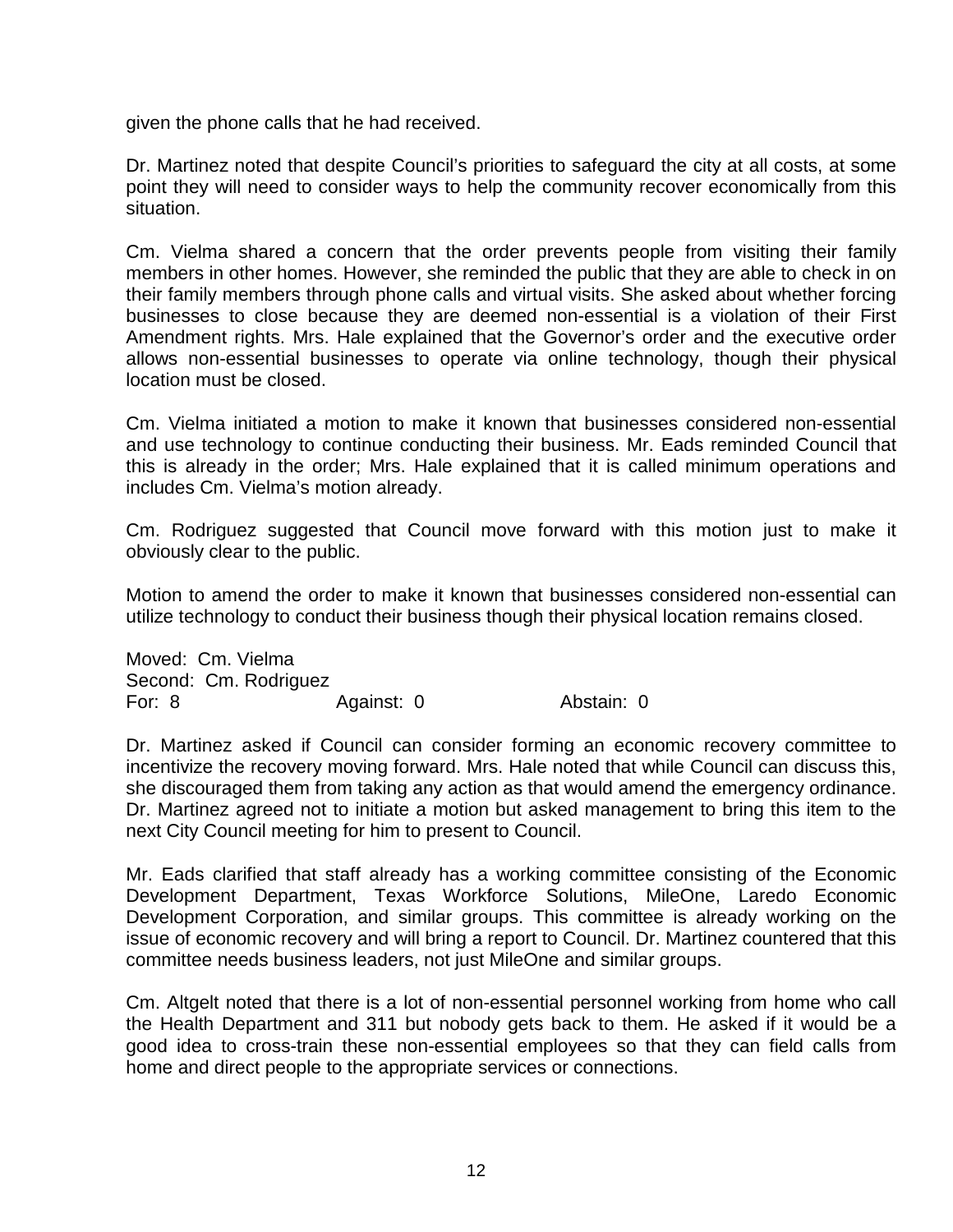Mr. Eads noted that officials have pursued this matter and furthered it by taking in County employees, as well; he confirmed that staff is repurposing these individuals at home and making sure that they are well-trained and competent to take calls from the public with the right information. Cm. Altgelt initiated a motion to this effect.

Melina Bermudez, Human Resources Director, reported that 46 employees have already been cross-trained at the City alone; this number does not include County employees who are assisting with this effort. Mr. Eads added that he can realign these positions within Human Resources as long as the realigned employees are not placed in a higher grade than what they currently occupy. He confirmed that management will continue with this endeavor.

Cm. Rodriguez questioned why this item is in the form of a motion when management is already performing this task. Mr. Eads noted that this duty is already a Charter allowance granted to him; he does not need any Council directive to perform this responsibility. He has already taken action on this matter.

Cm. Altgelt noted that he did not want there to be confusion and wanted to encourage management to repurpose staff members who are being paid to be at home. He reiterated his understanding that the Health Department is not returning phone calls. Giving management this encouragement before the City actually experience the apex of this virus's transmission may be needed. Dr. Gonzalez clarified that many people are complaining about not getting answers because they do not like what is being told to them when they call the hotline. Staff is answering every single questions; the 15 operators on the hotline have a script and are on rotation 24 hours a day. If a question does not relate to Health questions, this staff is still tasked with assisting the caller.

Cm. Altgelt countered that the feedback he has heard is not related to not liking the answers that callers receive but rather that they are being told, "I can't answer that question for you; let me call you back" and then not getting a call back. This nonresponse has been given to someone calling from a clinic with an urgent inquiry. He also questioned whether 15 operators are enough for a population of almost 300,000 people. He reiterated his motion. Mr. Eads clarified that these 15 operators are only on the hotline; this does not include the operators for 311, 211, 911, or 795-2800. There is a host of operators answering the phones at the other contact lines. This is also not the only hotline available, as 211 takes a caller to a statewide hotline for help.

Cm. Mercurio Martinez noted his discomfort in the path being taken regarding personnel by Council; management is already on top of this issue and are already rerouting employees. The motion on the table is walking the fine line towards micromanagement, which he was not elected to do. He urged Council to leave this issue to the City Manager to continue managing his employees as he deems necessary. Dr. Martinez noted that he is not trying to micromanage but sees that the City is dealing with a significant number of concerned community members. He read a communication from a coworker who said that the first time they called, they were told to go get a strep throat and flu test as well as a chest x-ray. If those tests come back negative but something shows up on an x-ray, this coworker was supposed to call back, which they did. This coworker was then directed to another phone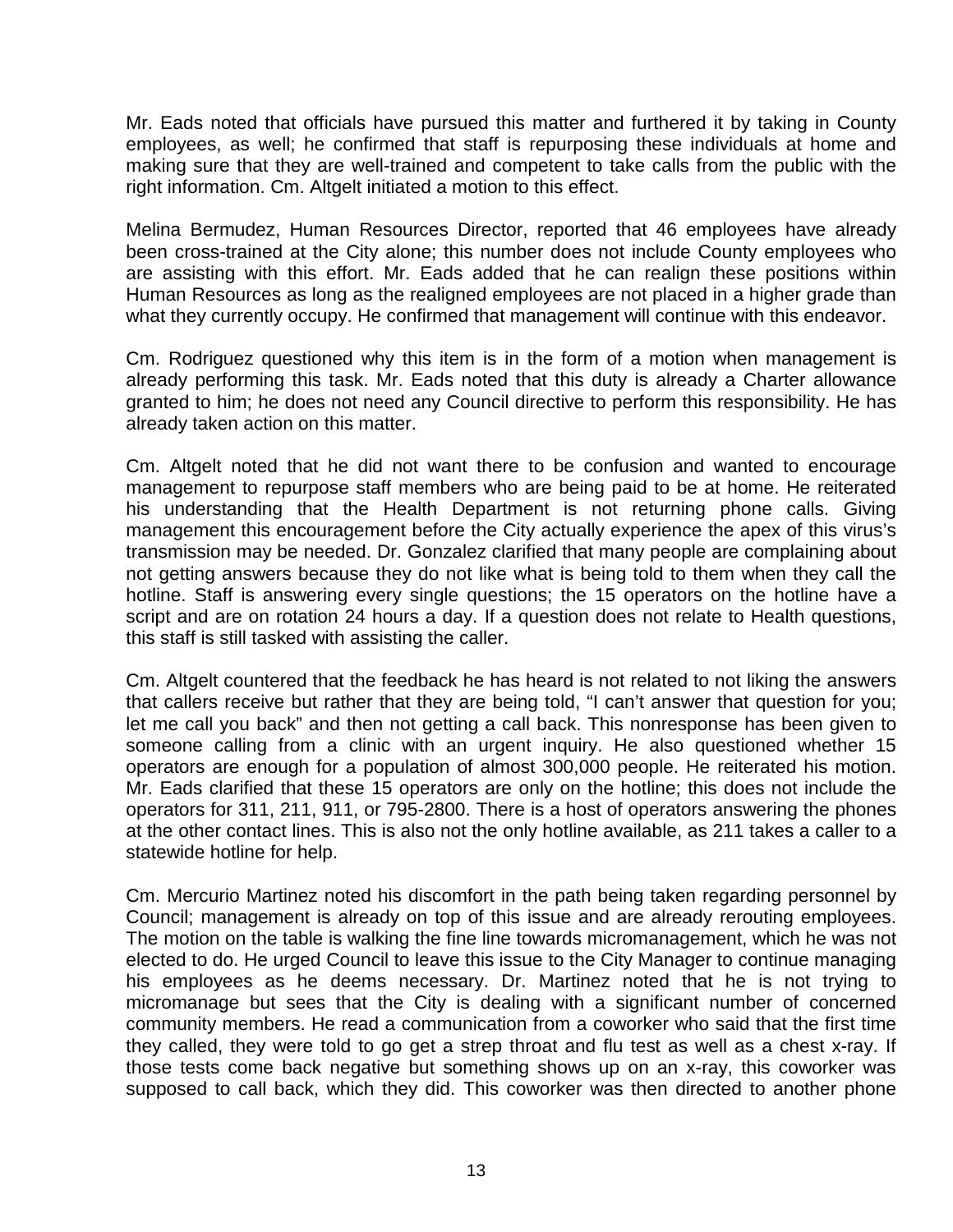number that they assumed was for a laboratory with COVID-19 testing kits; the representative at that number took a message and didn't call back in over an hour and a half; when the coworker called back, they were put off for over another day with no callback. While employees are certainly trying, they are overwhelmed.

Cm. Vielma voiced her opinion that this motion will help the City Manager in case the rerouting of any employee causes that employee to become disgruntled. It now has the directive from Council. In light of the discussion, Cm. Altgelt withdrew his motion in favor of another one.

Motion to encourage the City Manager to make use of non-essential personnel depending on the need and to cross-train them to facilitate phone calls from 311, the Health Department, and other related Departments.

Moved: Cm. Altgelt Second: Cm. Vielma Motion withdrawn.

Cm. Altgelt initiated a motion to *direct* the City Manager to repurpose any and all nonessential personnel to address the specific concerns as presented by Dr. Marte Martinez regarding deficiencies at the Health Department such ass operators not promptly returning phone calls or providing the requisite amount of attention to these matters.

Mr. Eads voiced his understanding of the directive and confirmed that staff will continue to repurpose employees. Dr. Gonzalez reminded Council that the hotline only receive 174 calls were received throughout yesterday; every single call was answered right away many operators waiting around to receive a phone call. He assured Council that staff will get back to these callers if they are not able to immediately answer their question. The numbers are drastically reducing at the hotline.

Motion to direct the City Manager to repurpose any and all non-essential personnel to address the specific concerns as presented by Dr. Marte Martinez regarding deficiencies at the Health Department such as operators not promptly returning phone calls or providing the requisite amount of attention to these matters

|                    | Moved: Cm. Altgelt |            |                       |            |  |
|--------------------|--------------------|------------|-----------------------|------------|--|
|                    | Second: Cm. Vielma |            |                       |            |  |
| For: $3$           |                    | Against: 3 |                       | Abstain: 0 |  |
|                    | Cm. Vielma         |            | Cm. Gonzalez          |            |  |
|                    | Cm. Altgelt        |            | Cm. Rodriguez         |            |  |
| Dr. Marte Martinez |                    |            | Cm. Mercurio Martinez |            |  |

MPT Torres and Cm. Balli did not voice votes. Motion fails.

Cm. Altgelt initiated a motion to direct staff to form a medical strike force to properly assess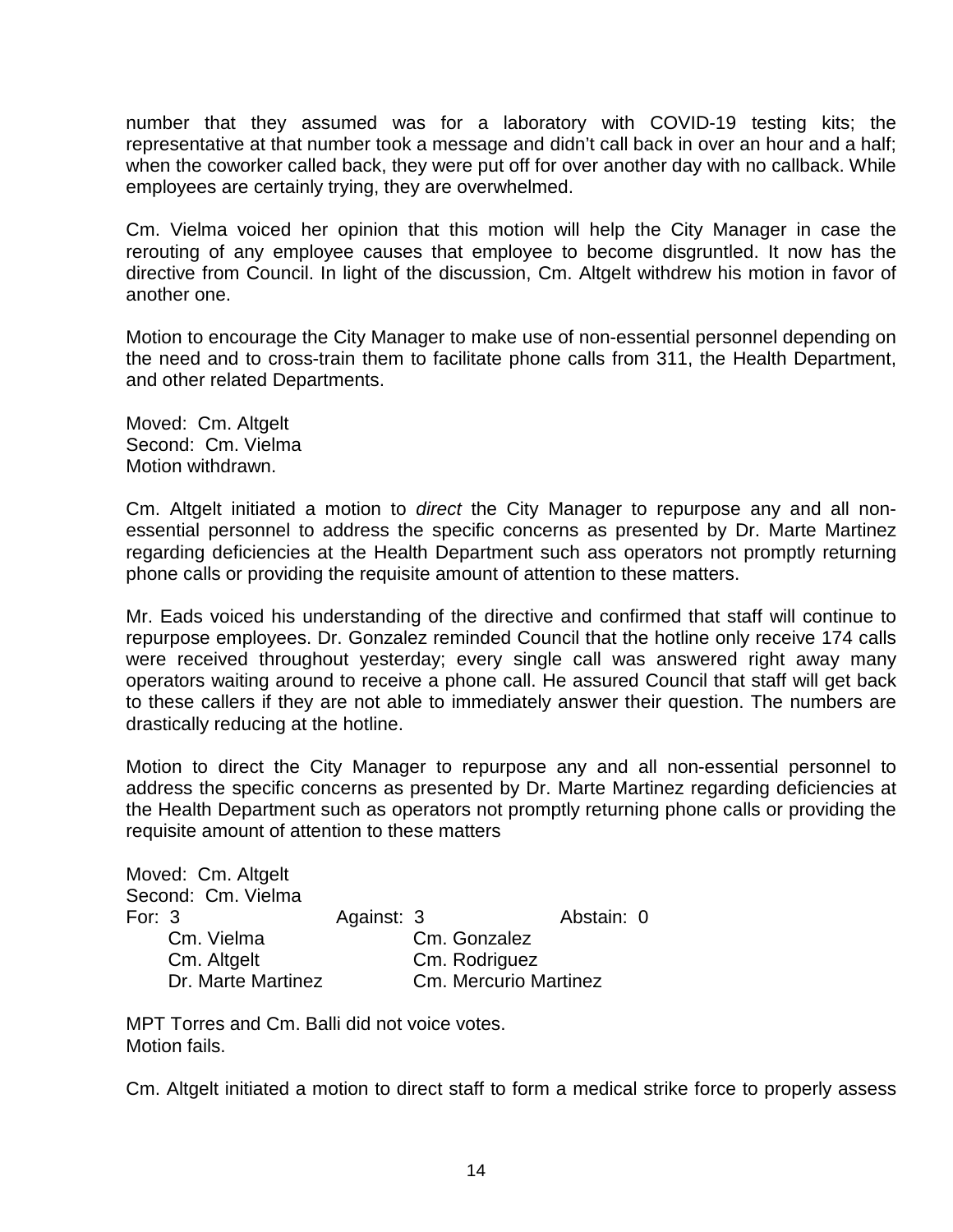the collective medical personnel, personal protective equipment, hospital beds, and intensive care capacity in order to spread out any COVID-19 positive patients if needed. This would mimic the New York medical strike force as it relates to the deployment of additional resources like making use of additional facilities to serve as hospital beds.

Dr. Gonzalez clarified that this is exactly what the current medical committee is already doing with the guidance of Dr. Treviño and the community's infectious disease specialist, among other medical professionals. The committee is also addressing all of the local standalone emergency rooms for additional resources, as well. This plan has already been activated by the medical committee, who have already assessed the community's resources and made purchases on behalf of the local medical needs.

Cm. Altgelt amended his motion that the medical committee include a neonatologist and a pediatrician as well as the directive that Council be provided with a daily report from that committee regarding the COVID-19 apex.

Cm. Vielma thanked the medical professionals who have provided their guidance and expertise. She asked if there are any projections being done to determine the peak of positive COVID-19 cases in the next two weeks. Dr. Gonzalez noted this was a question directly addressed by the committee over the weekend. The committee identified 100 beds at this time with projections to increase them if the standalone emergency rooms offer up their beds. Requests have been made already to the Emergency Management Coordinator, who is responding with more equipment to ensure that the medical community can continue to provide service, especially if COVID-19 complications increase.

Dr. Martinez noted that physicians are already changing their practices in response to circumstances and directives coming down from the State of Texas. He observed that Dr. Gonzalez and the medical committee have put together a plan that will help Council make tough decisions if the situation worsens. Nobody is taking the situation lightly, but he noted his opinion that Laredo does not need its doctors reporting to Council every single day; what Laredo needs of its doctors is to take care of their patients. He voiced his opposition to Cm. Altgelt's motion for a rapid response committee.

Cm. Altgelt withdrew his motion.

Motion to direct staff to add a neonatologist and pediatrician to the existing medical committee to properly assess the collective medical personnel, personal protective equipment, hospital beds, and intensive care capacity in order to spread out any COVID-19 positive patients if needed and to direct the committee to provide Council with a daily report regarding the COVID-19 apex, as amended.

Moved: Cm. Altgelt Second: Cm. Vielma Motion withdrawn.

Cm. Altgelt initiated a motion to direct the Health Department report to Council on the current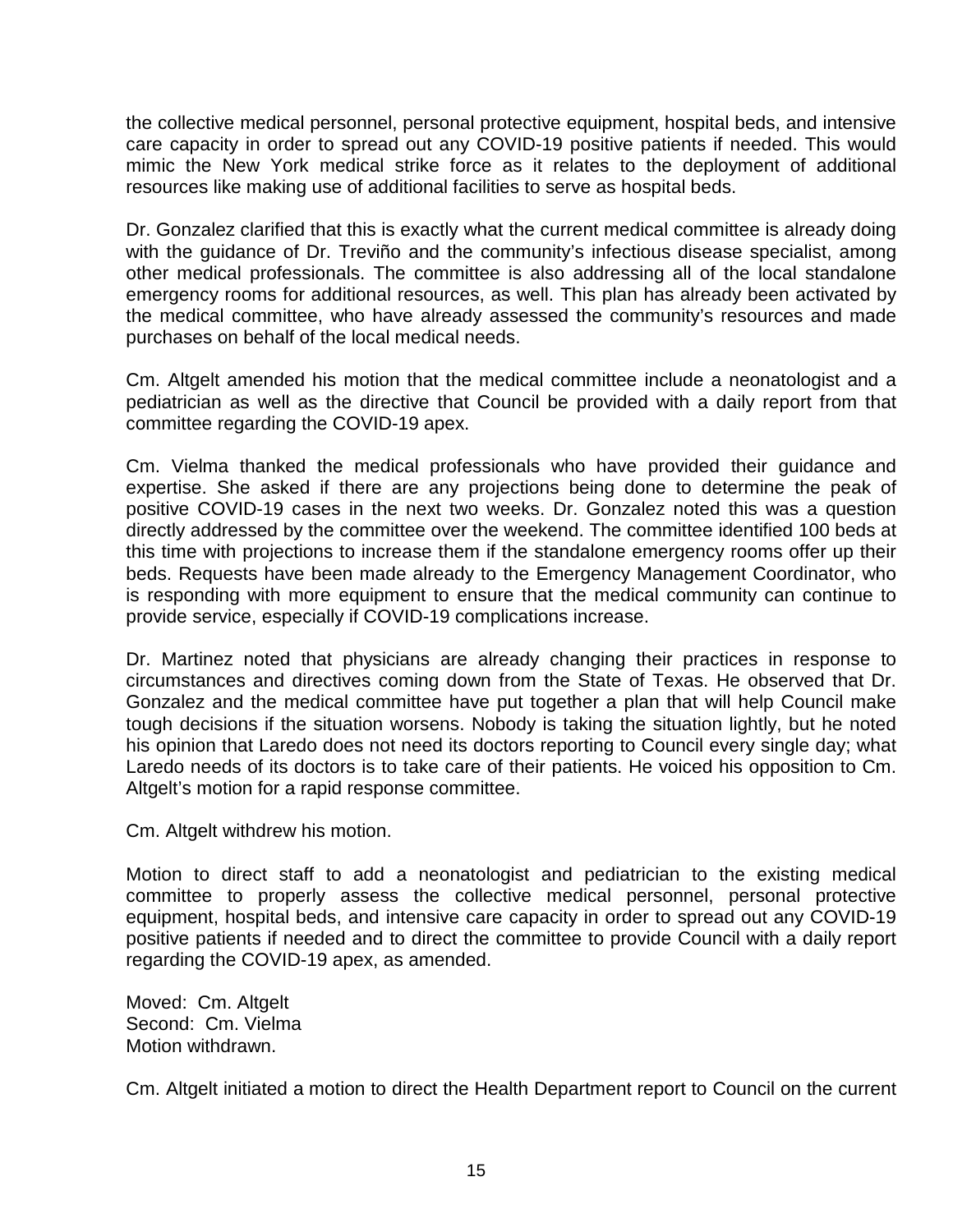medical resources on hand right now so that Council can respond intelligently to their constituents' inquiries.

Motion to direct the Health Department report to Council on the current medical resources on hand right now so that Council can respond intelligently to their constituents' inquiries.

Moved: Cm. Altgelt Second: None Motion dies for lack of a second.

Cm. Vielma initiated a motion to add the COVID-19 prevention measures to the Health Department's restaurant inspection investigations and to further direct the Health Department to publish in those investigated restaurants passed the specific COVID-19 portions of their inspections and to assess a fine in accordance to Class B misdemeanors up to \$1,000 if the restaurant is noncompliance to the face mask and glove requirements.

Mrs. Hale confirmed that this motion is in order because anything in the emergency ordinance is subject to that fine schedule.

Motion to add the COVID-19 prevention measures to the Health Department's restaurant inspection investigations and to further direct the Health Department to publish in those investigated restaurants passed the specific COVID-19 portions of their inspections and to assess a fine in accordance to Class B misdemeanors up to \$1,000 if the restaurant is noncompliance to the face mask and glove requirements.

Moved: Cm. Vielma Second: Cm. Mercurio Martinez For: 8 Against: 0 Abstain: 0

Cm. Rodriguez asked if the City is still allowing residents to walk outside or ride their bikes for exercise if a curfew has been implemented and the City is encouraging everyone to stay inside their home or face a fine. Mrs. Hale noted that the City has to encourage or allow people to take part in physical exercise as long as they maintain social distancing outdoors while they are doing this.

Cm. Altgelt suggested getting a group of seamstresses together to manufacture face masks for healthcare providers. Olivia Varela of the Laredo Economic Development Corporation told him that they would be able to lead this effort but would need City support. He reported that he was approached by individuals who have plasma and 3D printers to make face shields or other PPE if necessary. He initiated a motion to direct management to reach out to the Laredo EDC and coordinate to the extent possible to assist them with securing seamstresses to manufacture PPE. He clarified that the purpose of this PPE would be for healthcare professionals, not the community at large.

Dr. Martinez asked if homemade masks by seamstresses would meet the specific standards necessary for healthcare professionals as they treat patients. He also asked how the City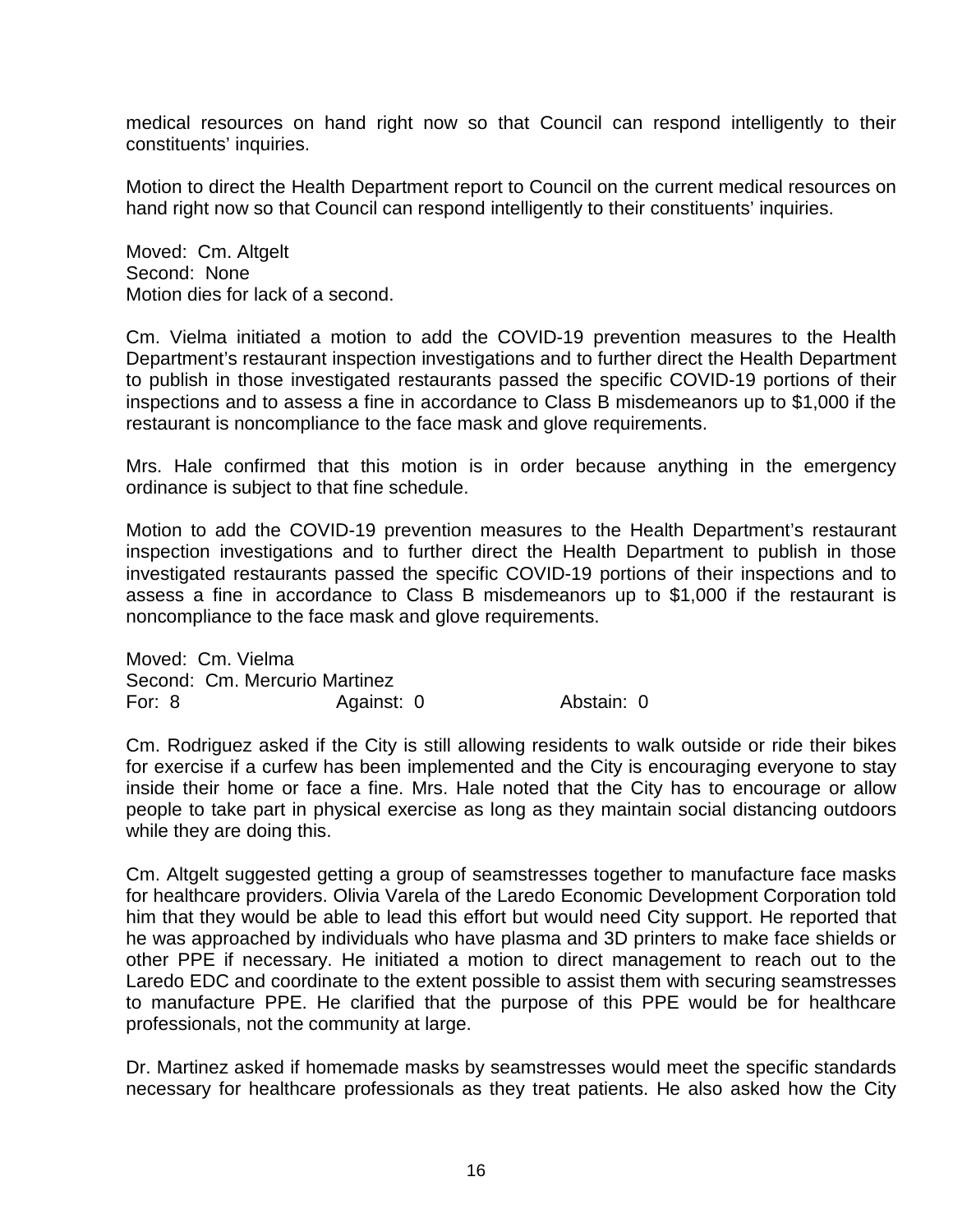would go about disbursing these masks to the medical community. Cm. Altgelt noted that he would leave it to the City Manager to figure out those details. If the do-it-yourself masks are not usable by the medical community, then he agreed that the City Manager could direct those resources elsewhere.

Cm. Balli noted that with the previous action passed to require all citizens to wear face masks when they leave the house, local seamstresses will probably become too busy to meet the demand; some seamstresses are already manufacturing masks. Mrs. Hale and MPT Torres clarified that the face covering for citizens to leave the house does not necessarily have to be a mask; it can be a cloth or scarf or bandana.

Dr. Treviño noted that the public can be encouraged to fashion their own masks since many people in the community knows how to sew. He added that 3M has a filter that can be placed between layers of material in homemade masks that would help prevent most of the droplets and particles that transmit the virus. Dr. Gonzalez noted that the medical community is excellent and providing care throughout this pandemic. Medicine is changing to where a phone consultation is being treated as an in-person visit, so doctors are being reimbursed through insurance. He commended the City Manager and Deputy City Manager for proactively reaching out to broker the purchase of PPE for the medical community and directing the Purchasing Agent to do so, as well; this must be a coordinated endeavor. He confirmed that masks for the medical community are a different and more particular grade than what is acceptable for public use. Trials have begun to test the efficacy of new pharmaceuticals for treatment of COVID-19 patients.

Cm. Altgelt reiterated that the purpose of the motion is to facilitate a group of "Rosie the Riveters" to make PPE that meets the medical standards for healthcare professionals since the community needs as much help as it can get.

Steve Landin, Fire Chief and Emergency Management Coordinator, informed Council that the City has already received through Nathan Rubio two shipments of PPE for the purposes of sharing directly with the hospitals and Fire Department. They also received another larger shipment. That does not mean that more is not necessary, and there are still orders pending from the City and the various facilities; this is a multi-prong approach with a lot of moving operational components at play. He asked Council to provide the policies that they want but to let officials work and manage the operations of this emergency.

Dr. Martinez asked Cm. Altgelt not to pursue a motion to this effect but to simply ask staff to research it since it would need to be retracted if it does not work out. Cm. Altgelt agreed, withdrawing his motion.

Motion to direct management to reach out to the Laredo Economic Development Corporation and coordinate to the extent possible to assist them with securing seamstresses to manufacture personal protective equipment.

Moved: Cm. Altgelt Second: Cm. Vielma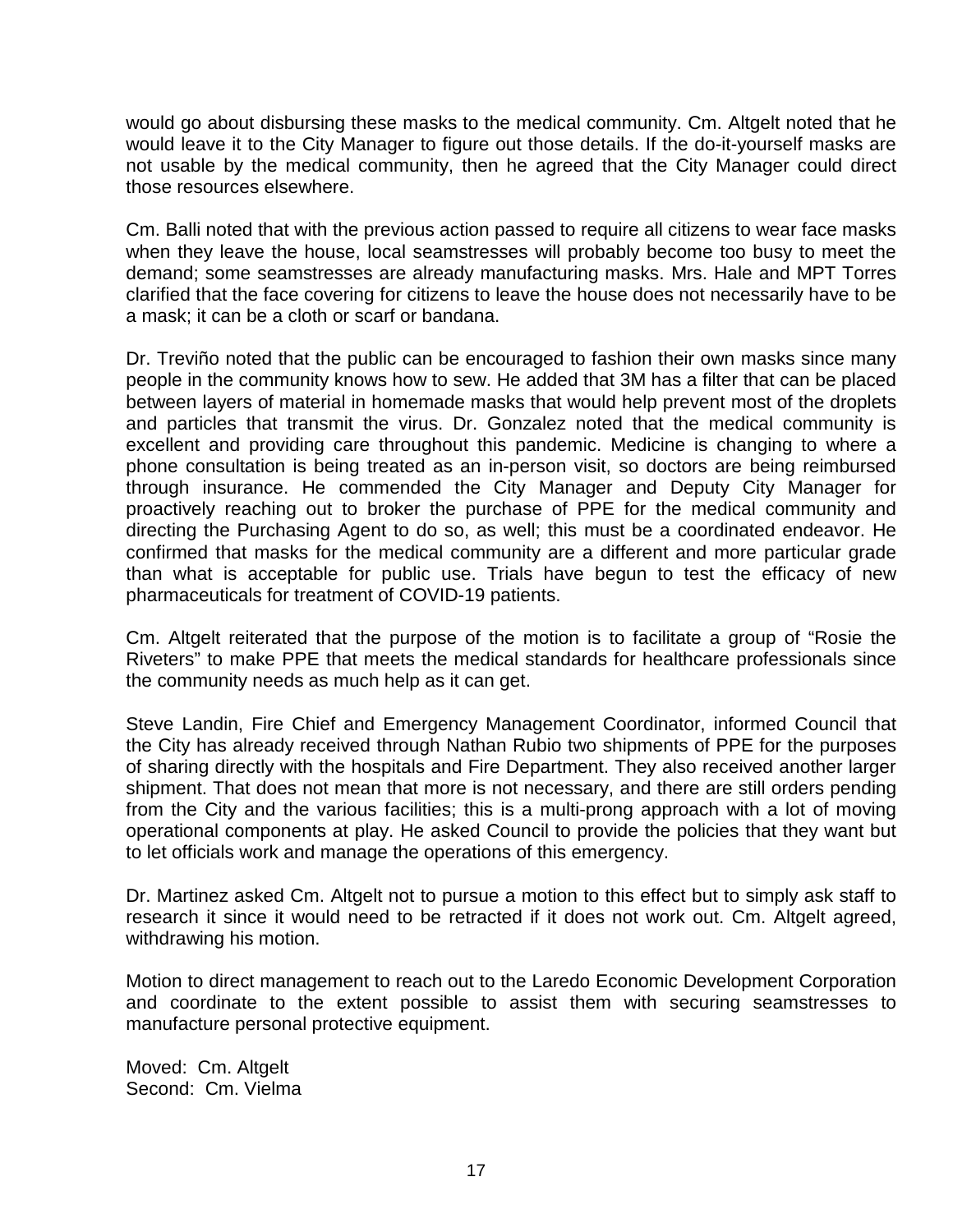Motion withdrawn.

Cm. Martinez reported receiving texts regarding the mandate of using masks or face coverings; the inquiries ask what the individual is supposed to do when they arrive to their work. Cm. Altgelt voiced his understanding that these people would continue wearing their masks at work. MPT Torres agreed, noting that individuals would use the masks when they are exercising or biking, as well, out of the house. Mrs. Hale confirmed that the policy is set by Council, but the previous motion was that people cover their nose and mouth any time that they leave their home.

Cm. Altgelt noted that if someone is in their own home with their isolation group, then there would be no need to cover their faces. MPT Torres voiced his opinion that people wear their masks or face coverings when they are outside, whether they are a safe social distance away from someone else or not. If employers are providing their employees with PPE like masks, which they are supposed to be doing, then the employees are obligated to wear the masks anyway while working.

Mrs. Hale noted that Council can take action to protect the public as long as it is as necessary as possible; Council cannot be more restrictive than needed. If the health authority says that someone would need to wear a mask while they are in their car, then Council can take that action; otherwise, they cannot.

Dr. Treviño stated that it is appropriate to wear the masks when one is in a group, at work, or outside of the house. However, when one is completely alone in their home, it is not necessary. Cm. Balli agreed, noting that it is not necessary to require wearing a mask when one is alone. He reminded Council to exercise common sense on this matter. He voiced his opinion that Council not require the use of masks when one is by oneself or exercising (alone) or in their car. He initiated a motion to amend the order so that the use of a mask or face covering is not required when in one's personal automobile, when exercising outdoors if it is being performed alone, or when one is practicing proper social distancing.

Cm. Vielma requested an amendment to remove the portion regarding the waiver of a mask when one is practicing proper social distancing since that can change. Cm. Balli declined the amendment as practicing proper social distancing will help prevent the spread of infection, but he added the exclusion of when a person is in their own home with members of their shelter group.

Dr. Martinez reminded Council that the use of masks is for when someone is going to be in close groups; if someone is just passing someone by once, the probability of transmission is very low. It is when someone is going into buildings or joining a crowd that social distancing becomes problematic and transmission probabilities rise. Maintaining social distancing as a vague term is a difficult thing to do.

Cm. Balli noted that the concern seems to be if someone is entering a building or someone else's residence, the mask needs to be worn. If someone is going to be in a wide expanse of space, mostly alone, then there is not much of a need for a mask or face covering. He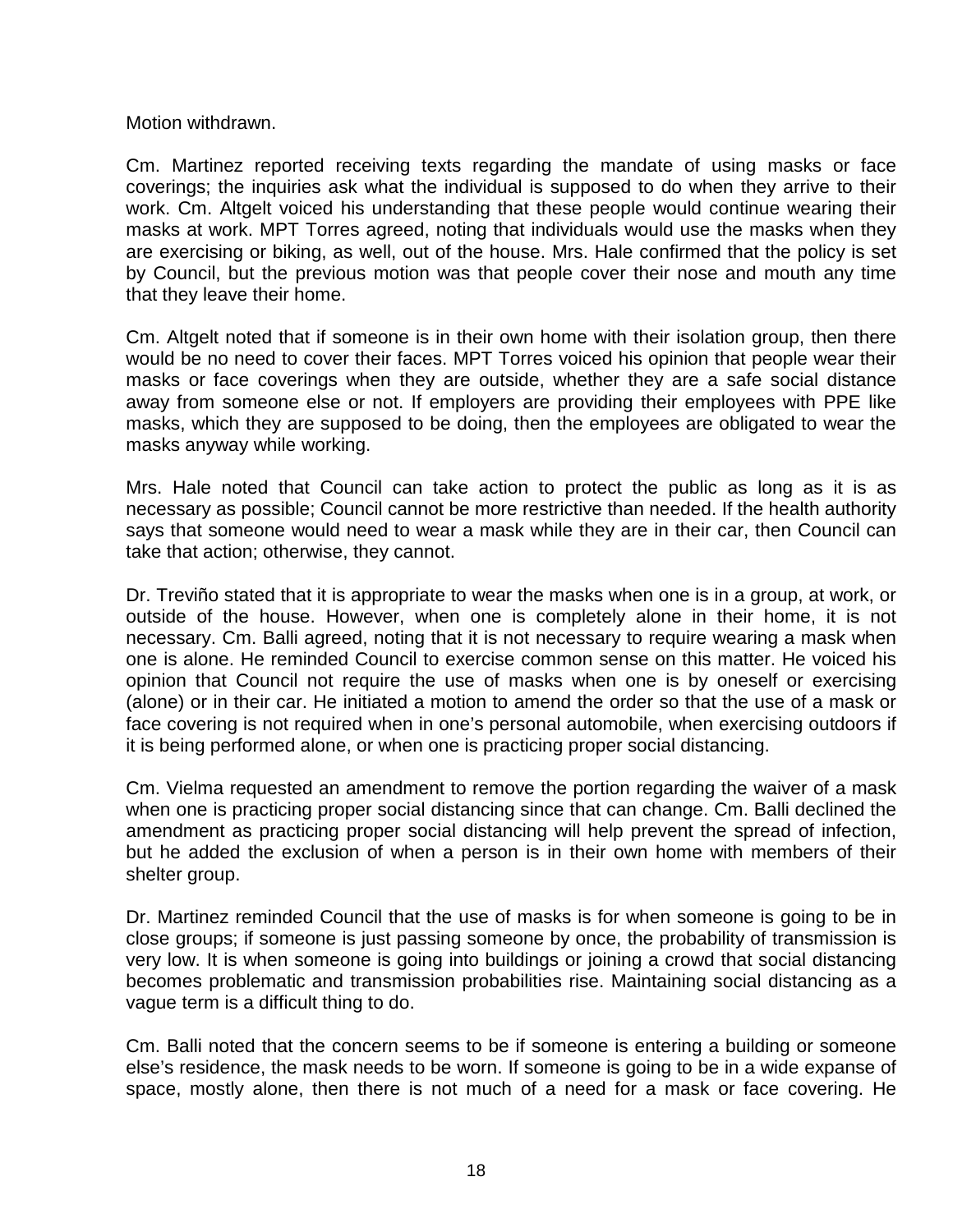amended his motion to require that all citizens cover their nose and mouth when entering a building or in anticipation of entering a building when social distancing would be difficult. He discarded the previous version of his motion.

Cm. Altgelt asked if anyone utilizing any transportation other than one's own personal vehicle be required to cover their nose and mouth. Cm. Balli agreed. Dr. Martinez noted that the face coverings out in public should be required if social distancing is not possible or would be difficult. Cm. Balli noted that there are not many placed left where crowds would gather. To Dr. Martinez's suggestion that pumping gas is a situation in which a face mask should be required, Cm. Balli amended his motion to include pumping gas.

Motion to require that all citizens keep their nose and mouth covered when they enter or anticipate entering a building where there are going to be other persons outside of their shelter group as well as when utilizing public transportation or pumping gas, as amended.

Moved: Cm. Balli Second: Cm. Mercurio Martinez For: 5 Against: 1 Abstain: 0 Cm. Mercurio Martinez Cm. Rodriguez Cm. Vielma Dr. Marte Martinez Cm. Altgelt Cm. Balli

Cm. Gonzalez not present; MPT Torres did not voice his vote.

Mr. Eads informed Council that the City obtained rapid testing kits for COVID-19 and will start verifying the procedure tomorrow. Dr. Treviño noted that officials must conduct trial runs of the rapid testing procedure in order to verify them before public use. The testing kits have been approved by the FDA and the Federal Emergency Act.

Dr. Gonzalez reminded Council that the City needs 24 hours to perform this validation, which is standard in the industry. Clear Choice matched the City's purchase of 2,500 testing kits with 2,500 additional testing kits free of charge to the City. Clear Choice has been very cooperative with the City. Once the validation and controls have been verified, officials will be ready to provide this testing to the public.

MPT Torres asked about the reliability of these tests and any controls. Dr. Gonzalez stated that the validation process requires controls for certification. The site is ready for the public but will not be opened until the rapid testing kits are verified. He explained that these tests are 96-97% accurate, but they are not confirmatory. Negative results are accepted, but positive results need to be confirmed with a follow-up confirmatory test via PCR. He reminded the public to stay at home as much as possible and practice proper social distancing and hygiene.

Dr. Martinez voiced his opinion that this is a great first step to help provide medical care to